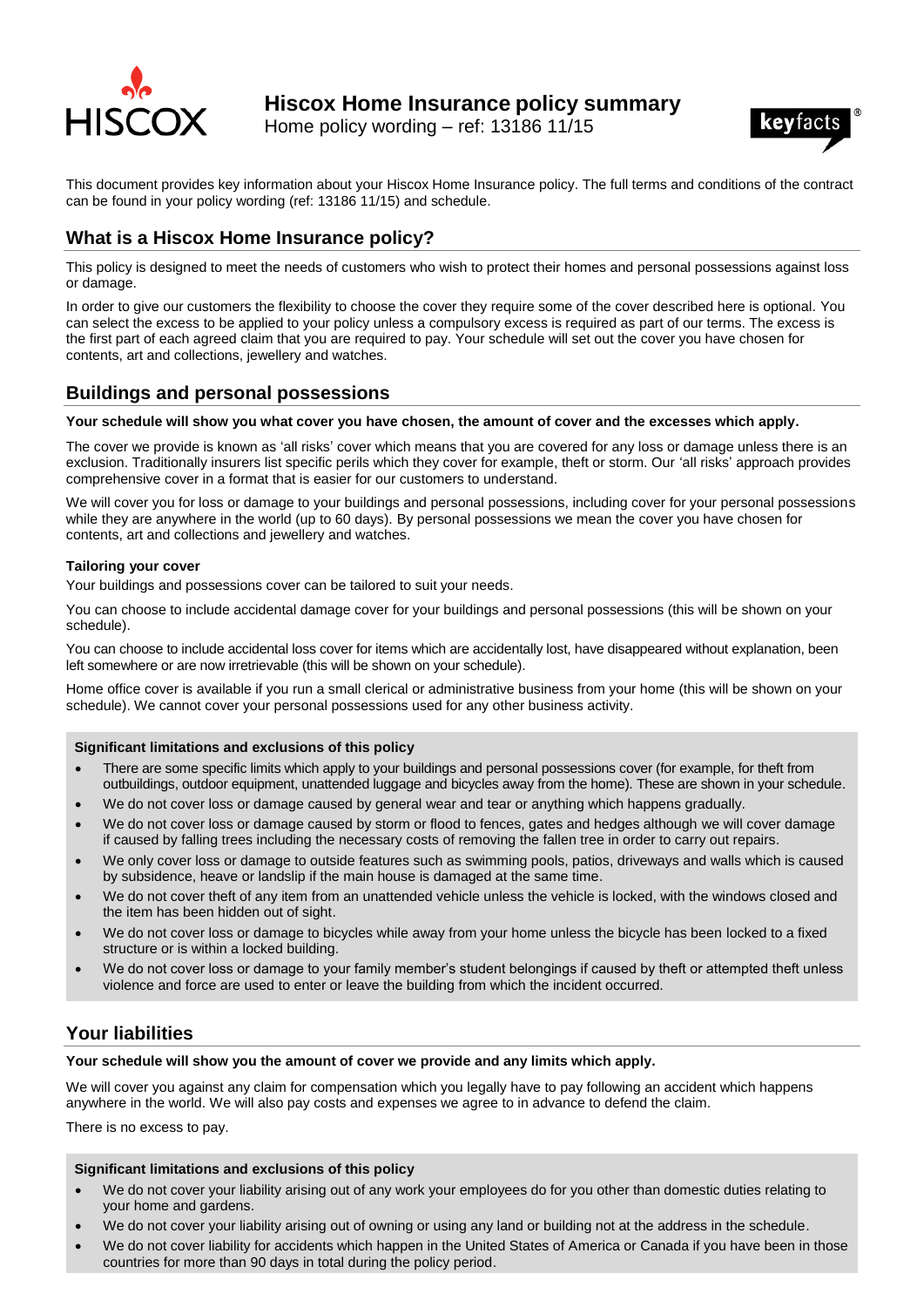

Home policy wording – ref: 13186 11/15



## **Home emergency**

### **Your schedule will show you whether cover is provided.**

We will organise and cover the cost of emergency repairs following a sudden and unforeseen incident resulting in an emergency in your home. This includes loss of hot water, central heating and emergency plumbing.

Cover includes call out charges, labour, parts and materials up to £1,000 for each emergency including VAT, with no excess to pay.

#### **Significant limitations and exclusions of this policy**

- Any incident in your home if it has not been lived in for more than 30 days in a row.
- Repairs to any boiler over 15 years old.

### **Legal expenses**

### **Your schedule will show you whether cover is provided.**

We provide cover for legal costs and expenses to help you defend prosecutions for insured incidents including employment disputes and contract disputes up to a limit of £100,000 for each claim with no excess to pay.

You can phone our helpline on the number shown in your schedule to receive legal advice.

#### **Significant limitations and exclusions of this policy**

- Any contract disputes relating to an agreement that was entered into outside the period of insurance.
- Any legal action where reasonable prospects of success do not exist at any point during the claim.
- We do not cover any legal action you take which we have not agreed to, or where you do anything that hinders the claim.
- If anyone other than a preferred law firm is used then the most we will pay in costs and expenses is no more than the amount we would have paid to a preferred law firm.

# **Your obligation to us**

It is important that the information you provide is accurate, complete and up to date. Please tell us if this information changes as we may need to apply additional terms to the policy. If you are in any doubt please talk to us. Failure to tell us may affect a claim or could result in your insurance being invalid.

It is important that you tell us if your home is to be unoccupied or unfurnished for more than 60 days in a row as losses are more likely to occur in unoccupied or unfurnished properties.

Remember to let us know at least 30 days before any work to extend, renovate, build or demolish any part of your buildings starts and where the estimated cost of such works is more than £50,000.

### **Duration of contract**

This is an annual policy with a choice of payment methods. After your renewal date, your policy will continue automatically unless you tell us that you do not wish to renew. We strongly urge our customers to review their policy each year to ensure they have adequate cover in place.

# **Cancellation rights**

You may cancel this policy within 15 days of insuring with us by calling us and you will then receive a full premium refund provided no claims have been made.

You may cancel this policy at any time by notifying us. If you have not made a claim we will return a pro-rata proportion of the premium for any period of insurance left.

We will only cancel this insurance for a valid reason and only after giving you at least 30 days' notice which will be sent by recorded post to the address shown in your schedule. We will return a pro rata proportion of the premium.

If you pay by instalments, please ensure these are paid. If they remain unpaid for 15 days, we will contact you to understand why but we may cancel your insurance from the date the last instalment was paid.